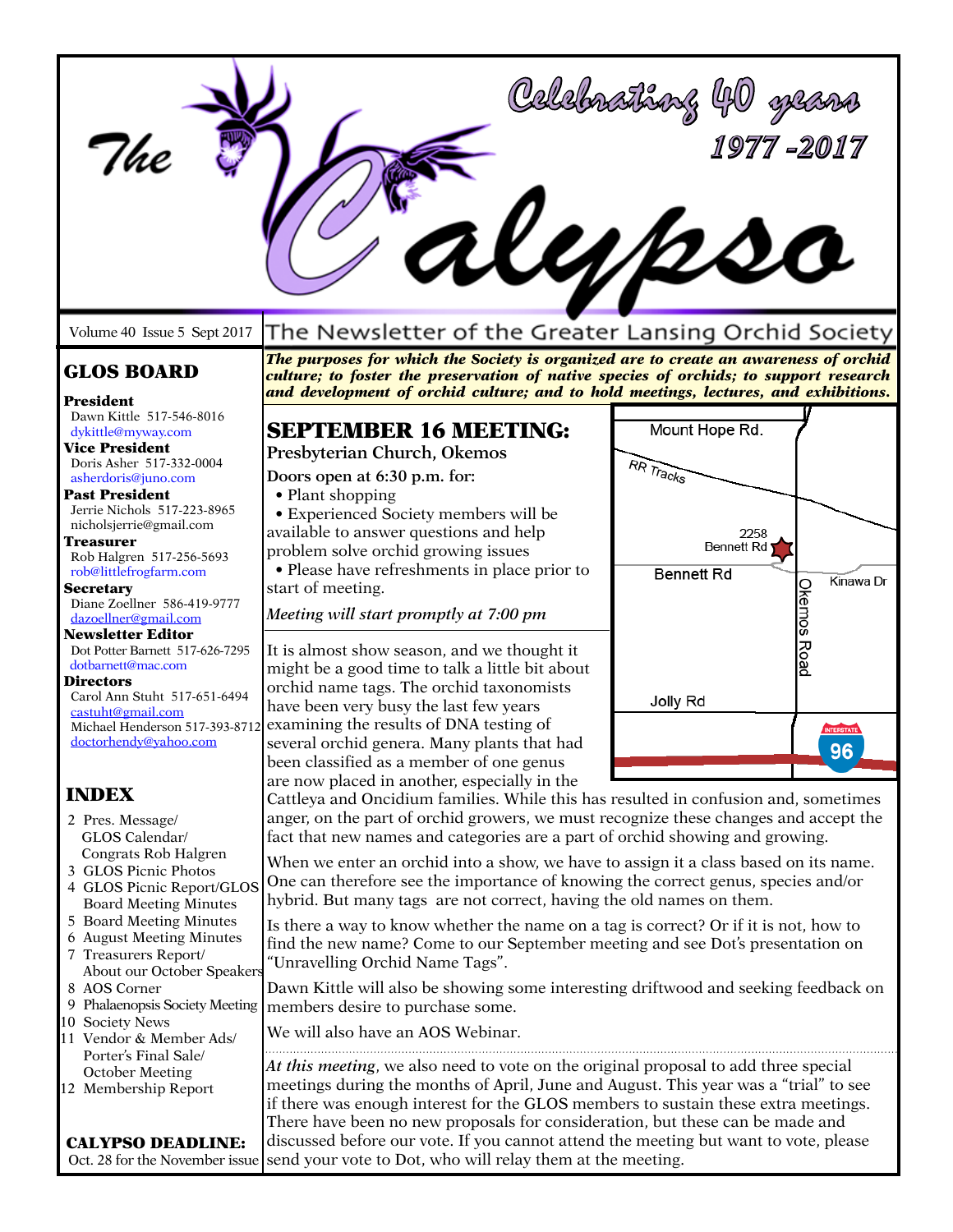# PRESIDENT'S MESSAGE -- Dawn Kittle

What a wonderful picnic! Not only did we have a gorgeous day, wonderful food, and great comradery but we broke a monetary record for the sale of orchids. A lot was due to our auctioneer, Mike Underwood. With his wit, quick tongue and sense of humor, he was able to sell all of the plants, and the funds brought in from those sales were more than from any previous picnics. Thank you, Mike, and everyone who participated.

August finally marked the appearance of our guest speaker, Kristen Uthus, whom we have been trying to have for months. Her presentation on Japanese orchids, "Small but Mighty" was outstanding. I hope all of you learned as much as I did on this subject.

In September we will be having two of our members presenting in different formats. Dot's presentation is on "Unravelling Orchid Name Tags"; and Ioana will show a Webinar. Remember we are voting on the three extra meetings at our September meeting. Do we want to continue with them? Or is there an alternative suggestion?

We have many more speakers to come and a presentation by one of our own new members, Chris Steele, sometime in the near future.

Remember, you may hand your ideas on a 3x5 card anytime to any board member. Already several ideas have been suggested and will be used.



*Congratulations, Rob Halgren!*

Rob's Paph. Macabre Contrasts 'Littlefrog Alex's Memory' HCC/AOS

Rob's plant was awarded at the regular monthly judging at Matthaei Botanical Gardens, on Saturday, July 15th. It is a cross of Love Song and Macabre Magic, registered by Lehua Orchids, Hawaii, in 2011. It received 79 points; flower measured 14.0 cm wide by 10.2 cm vertical natural spread; petals were 2.3 cm wide x 7.9 cm long.

→ Thanks to August refreshment volunteers: Jerrie Nichols and Dottie Winter. Pete Ostlund, Julie and Andrea Bishop, Tammy Scherer, and Dottie Winter volunteered to bring food for our September meeting.

# GLOS CALENDAR OF EVENTS

- → September 16 GLOS General Meeting Unravelling Orchid Name Tags + Webinar
- **→ October 14** All-State Society meeting Francisco Miranda and George Hatfield (see p. 7)
- → November 18 GLOS General Meeting Speaker Eric Sauer, President of the Miami Valley OS
- → November 11-12 Michiana OS Show in South Bend. Jerrie & Dot will do a basket display, Rob will set-up and bring back.
- $\rightarrow$  November 25-26 Saginaw Valley OS Show in Pontiac. Ioana is in charge and would like help.
- → February 24-25, 2018 GLOS Orchid Show and Sale
- → March 17 GLOS General Meeting To be determined
- **→ May 19** GLOS General Meeting Jim Heilig will be our speaker. His talk will be on Habenarias.

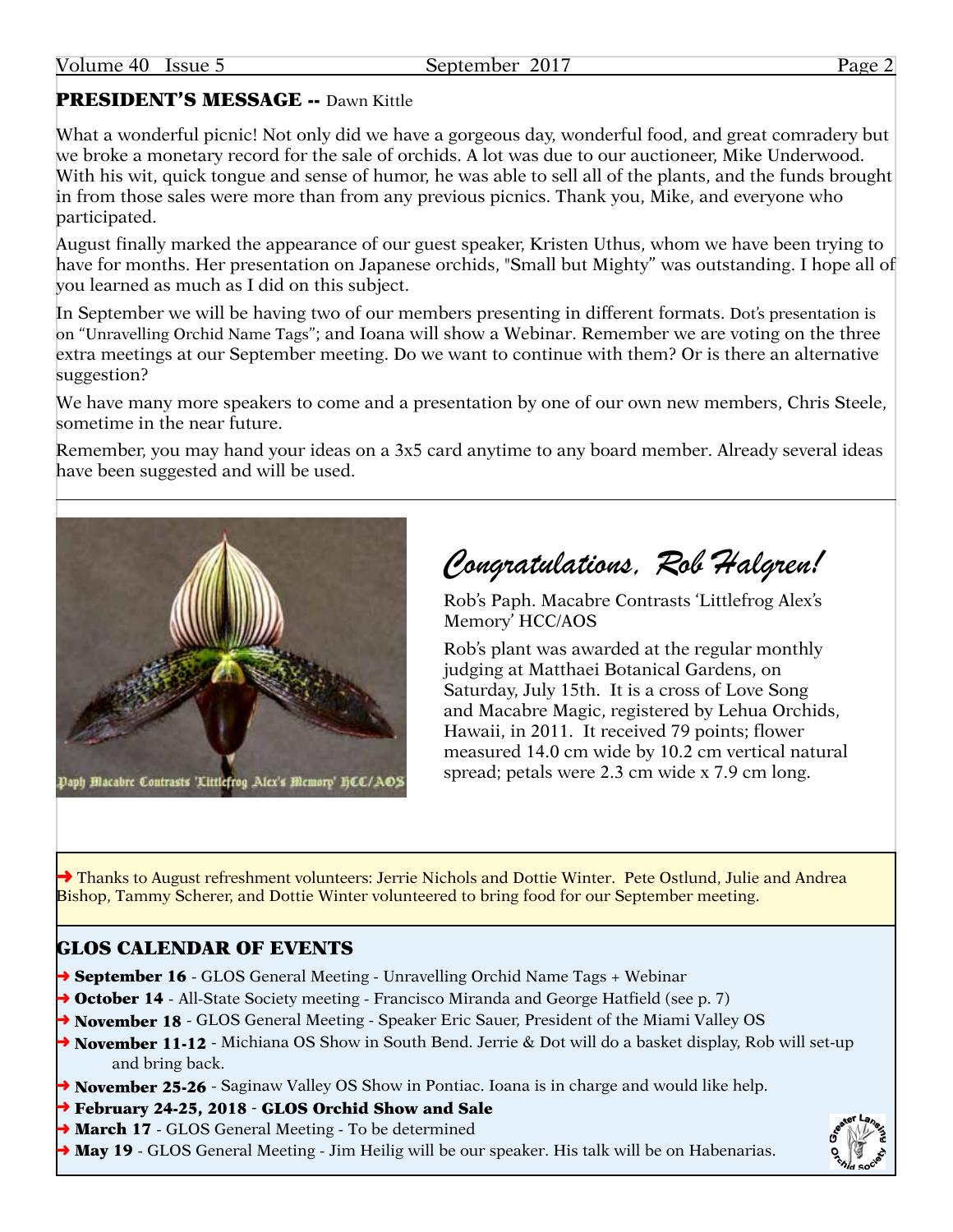# GLOS PICNIC 2017



Submitted by Ioana Sonea, Treasurer

The proceeds from the picnic plant and supplies sales were way over previous years'. Income breaks down as follows:

Plant and supplies (not counting the 2 plants Rob bid on): \$965

Membership dues: \$74

Donations: \$4

Total income: \$1039. Pretty impressive!!

The weather was perfect this year, which helped, and there were a lot of quality plants.

Photos by Dot

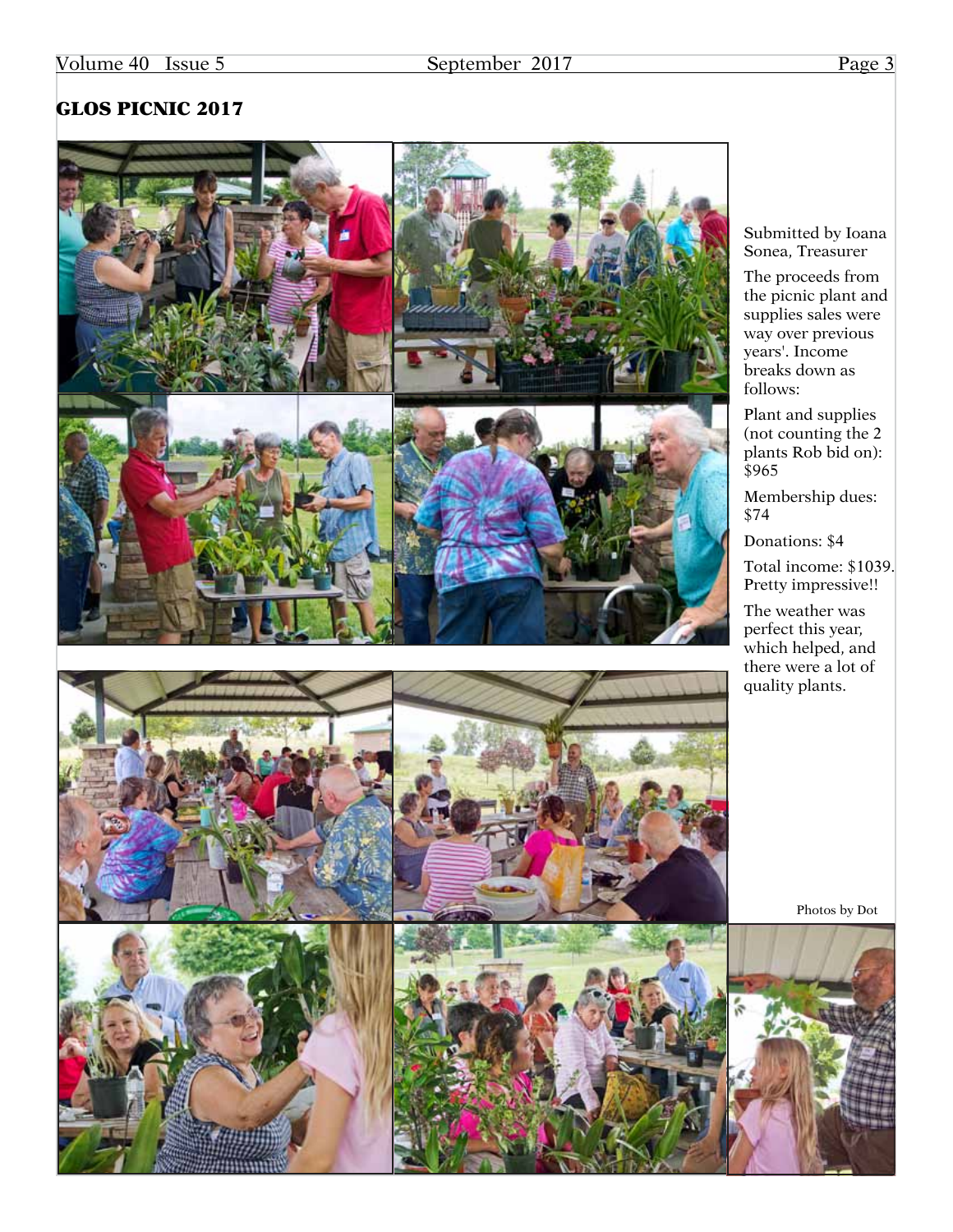| Volume<br>40 | - Issue | 201<br>September | Page |
|--------------|---------|------------------|------|
|              |         |                  |      |

#### GLOS PICNIC REPORT - submitted by Diane Zoellner, Secretary

On Saturday, July 22, 2017, GLOS held the annual picnic in the pavilion at Granger Meadows Park. Of the 31 people who attended the picnic, twenty-six were members, one was the spouse of a member, and 4 were guests. Our guests were Joan and Michelle Marquette (mother and daughter), Kate Hyne, and Manila Samek. The festivities began with an abundance of plants available for purchase. Next, President Dawn Kittle welcomed everyone to the picnic. She invited GLOS members to the next board meeting at her house on Monday, August 7th. She reminded everyone that Bill Porter's orchids would be 35% off beginning the next Saturday. Next, Doris Asher asked if anyone present had dues for membership renewal.

After the announcements, everyone enjoyed the delicious selection of food provided by those present. It was a great time to converse, laugh, and relax.

Mike Underwood entertained everyone during the lively auction of wonderful plants and supplies. Six of the plants were donated by Owen Neils, a GLOS member 20 years ago who once owned a small orchid business in Haslett. Thanks to everyone who supplied plants for the sale and auction. Because of the generosity of those who brought plants and those who purchased plants, a new record of \$965 was set for plant sales at the picnic. By all accounts, this year's GLOS picnic was a great success.

GLOS BOARD MEETING MINUTES, August 7, 2017 - Submitted by Diane Zoellner, Secretary Members arrived at Dawn Kittle's house and enjoyed a delicious meal of salads, sliders, brownies, and drinks. The nine members present were Rob Halgren, Jerrie Nichols, Ioana Sonea, Dot Potter Barnett, Diane Zoellner, Doris Asher, Abby Skinner, Chris Steele, and Dawn Kittle. The business meeting began at 7:20. Chris Steele made a presentation about an innovative method of mounting orchids on polyester fabric. Chris will present his technique at a later meeting.

#### TREASURER'S REPORT

The year end report (07/01/2016 to 06/30/2017) showed income of \$8,434.24. The year-to-date expenses were \$9,194.11. The 2016-2017 year net showed a loss of -\$759.87. The current period of 07/01/2017 to 08/01/2017 showed an income of \$1,057. The expenses were \$56.50. The net for the period was +\$1,000.50. Ioana transferred the account to Rob Halgren. Ioana created a schedule of who and when to pay the bills.

#### COMMITTEE REPORTS

#### *A. Membership*

Doris reported that since June 5th, she has received 18 renewals. Those who have not renewed will not receive the September Calypso. We currently have 87 members in 74 households. At this time last year, we had 108 members in 93 households.

#### *B. Show Committee*

Doris reported that \$60 was put on her credit card for the AOS judging application. There are enough trophies except for the Best-of Show. Doris ordered a trophy from Larry Galdes which he confirmed on July 26, 2017. It is in memory of Don and Kris Garling.

Members of the Show Planning Committee are:

| AOS Judging-Lynn O'Shaughnessy                                            |
|---------------------------------------------------------------------------|
| Art Exhibits-Carol Ann Stuht                                              |
| Classes for the Public-Mike Underwood                                     |
| <b>Publicity Postcards-Dot Potter Barnett</b>                             |
| GLOS Exhibit-Bill Cadman with Dot, Larry Watson, and Pete Ostlund helping |
| Hospitality-needs a chair-Cindy Ryan will help.                           |
| Information Table-needs a chair-Mary Henman will help.                    |
| Kid's Corner-Diane Zoellner and Michael Bukala                            |
| MSU Liaison-Ioana Sonea                                                   |
| Orchids in Use-Jenny Bond, honoring Marilyn Lee                           |
| Parking permits/signage-Ioana                                             |
| Publicity (not TV)-Ioana                                                  |
| Television Publicity-Pete Porciello                                       |
| Vendor and Exhibitor Liaison-Pete Ostlund                                 |
|                                                                           |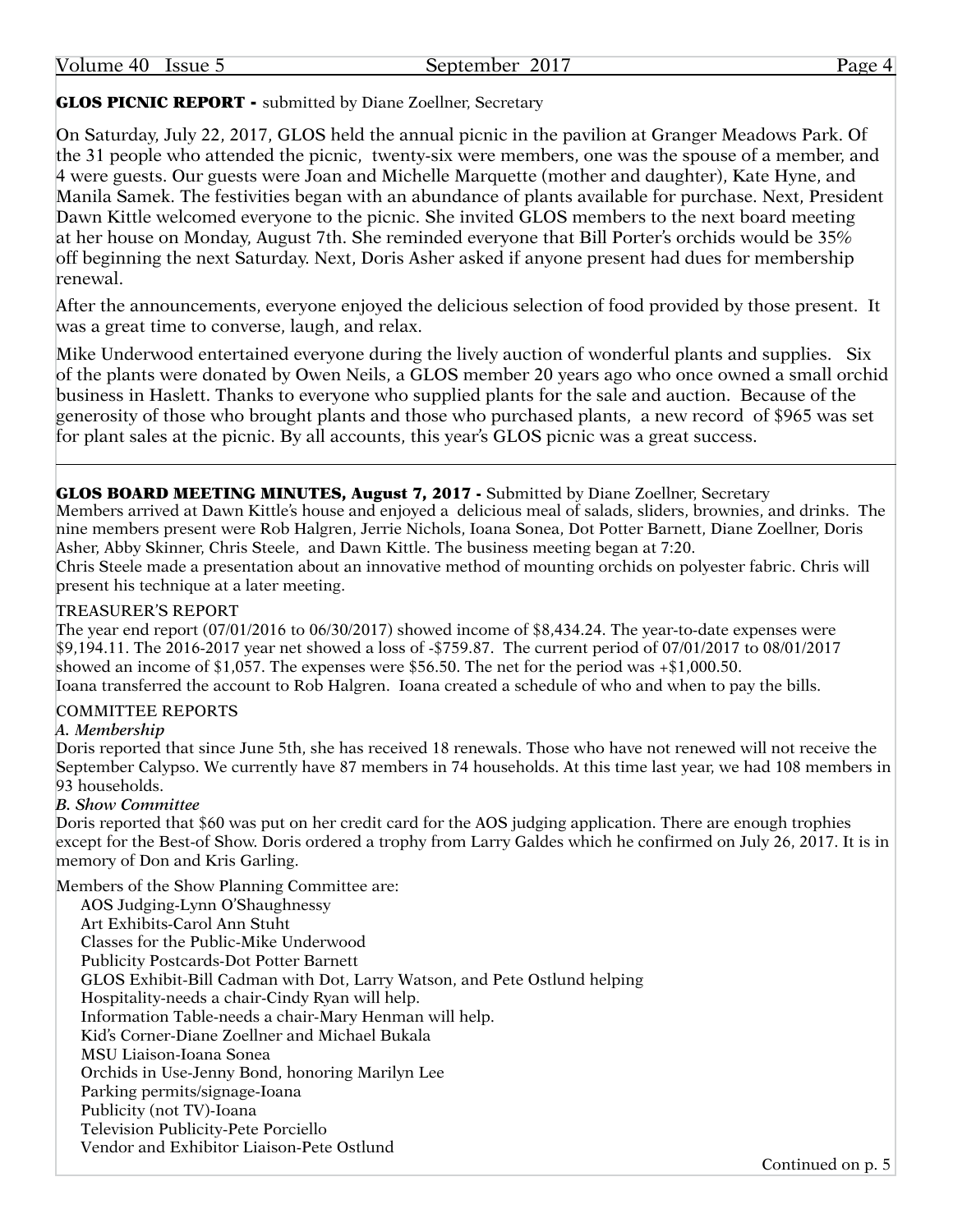## GLOS BOARD MEETING MINUTES - Continued from p.4

#### OLD BUSINESS PROGRAMS

June 17, 2017 This was one of three new meetings. This date conflicted with GLJC Seminar, so the AOS judges from GLOS missed the meeting. (Rob, Doris, Bill Porter) Jerrie Nichols presented Murder, Mayhem, and Mystery, the Orchid's Journey from Jungle to Windowsill. The attendance was 20.

July 22, 2017 PICNIC Mike Underwood did an excellent job as auctioneer. Everyone there at the picnic who needed to renew membership renewed. There were 10 renewals. The fixed price sales and auction brought in \$965 + \$4 donation. The attendance was 31.(26 members, one spouse, and 4 guests)

August 19, 2017 One of 3 new meetings Kristen Uthus presents Japanese Orchids, Small but Mighty. Dot will send out an email reminder of the meeting and Doris will send out letters to those without email. Pete Ostlund and Carol Stuht will set up the room for the meeting.

September 16, 2017 Dot will present about deciphering orchid tags for a show and Ioana will present an AOS Webinar. There will also be the vote on the one year experiment of 3 additional meetings (April, June, August)

October 14, 2017 Special All-State Meeting at 1:30 p.m. The speakers will be Francisco Miranda "Brazilian Cattleyas" and George Hatfield "The AOS Today". The church is booked for it, and Jack Shumaker is actively advertising.

November 18,2017 Eric Sauer, President of Miami Valley Orchid Society. The topic yet to be determined. This is shared with Ann Arbor Orchid Society. There is a home football game (MSU vs Md).

January 20, 2018 yet to be determined.

March 17, 2018 yet to be determined.

April 21, 2018 Not sure we will have it. (One of 3 additional meetings.) The church meeting room is not available that date.

May 19, 2018 Jim Heilig will be our speaker. His talk will be on Habenaria orchids.

#### AWAY SHOWS

Michiana November 11-12 No one is able to go set up. The plan is to have Dot, Jerrie, and whoever else would like to help put together baskets. Rob can take them to be displayed and bring them back.

Saginaw Valley November 25-26 Ioana volunteered to set up the display.

#### OTHER OLD BUSINESS

Pete Ostlund had forwarded a donation request for a new annual AOS award for a Schomburgkia hybrid. The trophy would go to the member who owned the highest awarded Schomburgkia hybrid plus a trophy to the photographer. The goal is \$10,000. They have collected about 40%. The GLOS board discussed this request. Because Schomburgkia orchids are not grown around here and because GLOS operated at a loss this year, the request was turned down.

There will be an audit of the Treasurer's books (Bylaws p.5 & 7) by the audit committee consisting of Pete Ostlund, Mike Underwood, and Abby Skinner. The report will be presented at the October board meeting.

The Finance Committee (Bylaws p.7 & 8) Rob moved to approve the budget. Dot seconded it. The budget was passed unanimously.

#### NEW BUSINESS

To honor Marilyn Lee and Alex Challis, the GLOS ORCHID SHOW will be dedicated to them. It will be written in the program. Also, the show trophy for Orchids in Use will be given in Marilyn's name, and the Trophy for Miscellaneous will be given in Alex's name. Rob will donate the trophy in Alex's name.

Carol Ann Stuht will become the AOS Representative, the role previously filled by Marilyn Lee.

Ioana has paid the MAOC 2017 dues.

Rob will pay the following annual donations: Great Lakes Judging Center(\$150); Nature Conservancy(\$100); and Michigan Nature Association (\$100).

Rob will pay for the 2017-2018 meetings at the church.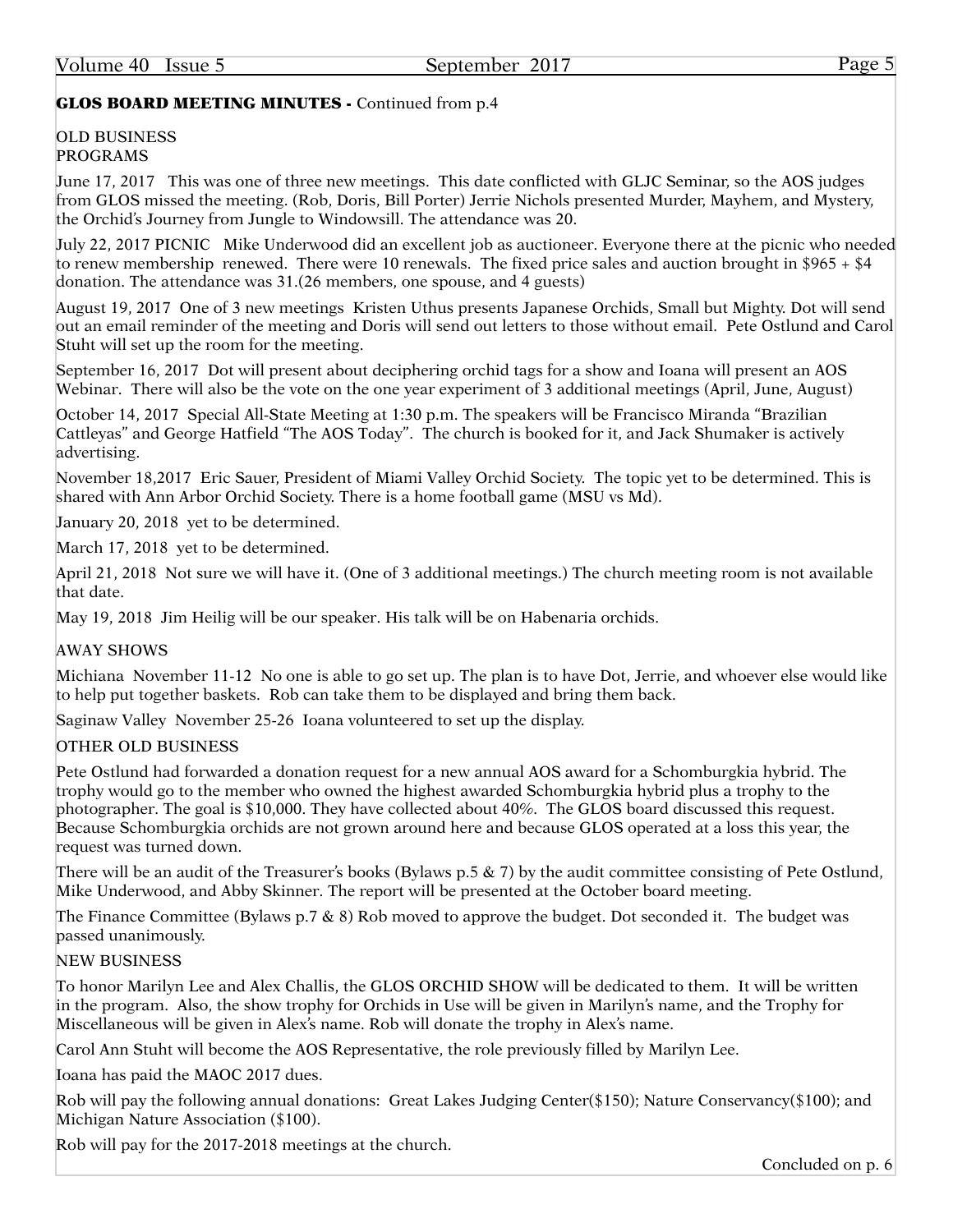# GLOS BOARD MEETING MINUTES - Concluded from p.5

Dawn has fresh water driftwood that she will bring to a meeting to see if anyone is interested in buying. She could get more if we wanted to use it as a fundraiser.

The Master Gardeners Club has requested an orchid for their December fundraiser. Rob volunteered to donate one.

There are cleaning issues and issues with the door lock that will be addressed with the church.

The September Calypso deadline is Friday, September 1st. Send information to Dot.

#### **ANNOUNCEMENTS**

The Mid-America Orchid Congress will be in Cincinnati on October 20-22, 2017.

The October Board Meeting will be on October 2nd at Dot's house, 9713 Looking Glass Brook, Grand Ledge, MI 48837. Phone: 517-626-7295. All members are welcome.

The meeting was adjourned at 9:15.

## GLOS SPECIAL MEETING MINUTES, August 19, 2017 - Submitted by Diane Zoellner, Secretary

The meeting was called to order by Dawn Kittle at 7:10. Twenty-four people were in attendance. Dawn thanked Jerrie Nichols and Dottie Winter for providing this night's refreshments. Pete Ostlund, Julie and Andrea Bishop, Tammy Scherer, and Dottie Winter volunteered to bring food for the September meeting. Dawn encouraged members to buy tickets for the raffle and to bid on items for the silent auction.

Bill Porter presented the beautiful orchids on the display table.

Jerrie Nichols offered to any member a coupon for 30% off a purchase of 100 dollars or more for certain vendors in AOS.

Carol Stuht will be gone for a month and asked if anyone could foster her orchids while she is away from October 21st to November 21st.

Our speaker was Kristen Uthus from New World Orchids. Her program was Japanese Orchids, The Small and Mighty. She concentrated on 4 kinds: Phaleanopsis japonica (sedirea japonica); Cymbidium species; Dendrobium moniliforme; and Vanda (Neofinetia) falcata. During her entertaining lecture, Kristen proved that these plants are not only small, but also fascinating. Before and after the program, Kristen provided many plants to purchase.





After the program, winners of the raffle were announced and high bidders on the silent auction table took home their prizes.

The meeting ended at 9:10. Some members remained to put the chairs away, clean the tables, and return the room to its original configuration.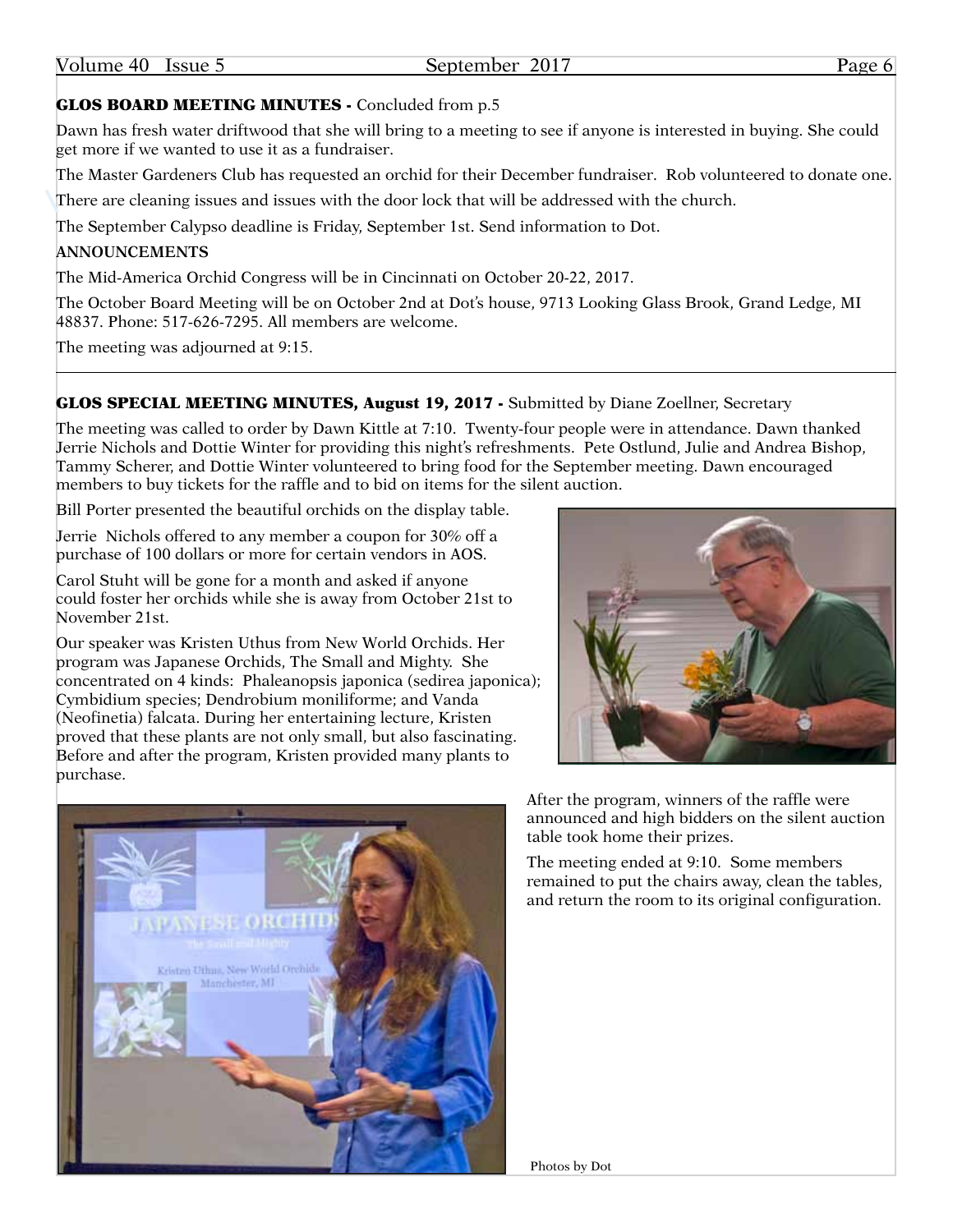# GLOS TREASURERS REPORT - Submitted by Rob Halgren, Treasurer

*Treasurer's report June 30, 2017* 

| Expenses: \$56.50<br>• MAOC dues for 2017<br>Net for current period: $+$ \$1000.50<br>Treasurer's report Sept 1, 2017<br>Current period from 8/01/2017 to 9/01/2017<br>Income: \$332<br>$\bullet$ Dues \$32<br>• Picnic (Halgren) \$100<br>• Donation in memory of Marilyn Lee (Asher): \$200<br>Expenses: None recorded<br>Note: income/expenses for August member meeting not<br>included                                                                                                                                                                                                                                                                                                                                                                                                                                                                                                                                                                                                                                                                                                                                                                                                                                                                                                                                                                                                                                                                                                                                                                                                                           |
|-----------------------------------------------------------------------------------------------------------------------------------------------------------------------------------------------------------------------------------------------------------------------------------------------------------------------------------------------------------------------------------------------------------------------------------------------------------------------------------------------------------------------------------------------------------------------------------------------------------------------------------------------------------------------------------------------------------------------------------------------------------------------------------------------------------------------------------------------------------------------------------------------------------------------------------------------------------------------------------------------------------------------------------------------------------------------------------------------------------------------------------------------------------------------------------------------------------------------------------------------------------------------------------------------------------------------------------------------------------------------------------------------------------------------------------------------------------------------------------------------------------------------------------------------------------------------------------------------------------------------|
|                                                                                                                                                                                                                                                                                                                                                                                                                                                                                                                                                                                                                                                                                                                                                                                                                                                                                                                                                                                                                                                                                                                                                                                                                                                                                                                                                                                                                                                                                                                                                                                                                       |
|                                                                                                                                                                                                                                                                                                                                                                                                                                                                                                                                                                                                                                                                                                                                                                                                                                                                                                                                                                                                                                                                                                                                                                                                                                                                                                                                                                                                                                                                                                                                                                                                                       |
|                                                                                                                                                                                                                                                                                                                                                                                                                                                                                                                                                                                                                                                                                                                                                                                                                                                                                                                                                                                                                                                                                                                                                                                                                                                                                                                                                                                                                                                                                                                                                                                                                       |
|                                                                                                                                                                                                                                                                                                                                                                                                                                                                                                                                                                                                                                                                                                                                                                                                                                                                                                                                                                                                                                                                                                                                                                                                                                                                                                                                                                                                                                                                                                                                                                                                                       |
|                                                                                                                                                                                                                                                                                                                                                                                                                                                                                                                                                                                                                                                                                                                                                                                                                                                                                                                                                                                                                                                                                                                                                                                                                                                                                                                                                                                                                                                                                                                                                                                                                       |
|                                                                                                                                                                                                                                                                                                                                                                                                                                                                                                                                                                                                                                                                                                                                                                                                                                                                                                                                                                                                                                                                                                                                                                                                                                                                                                                                                                                                                                                                                                                                                                                                                       |
|                                                                                                                                                                                                                                                                                                                                                                                                                                                                                                                                                                                                                                                                                                                                                                                                                                                                                                                                                                                                                                                                                                                                                                                                                                                                                                                                                                                                                                                                                                                                                                                                                       |
|                                                                                                                                                                                                                                                                                                                                                                                                                                                                                                                                                                                                                                                                                                                                                                                                                                                                                                                                                                                                                                                                                                                                                                                                                                                                                                                                                                                                                                                                                                                                                                                                                       |
| Net for current period $+$ \$332.00                                                                                                                                                                                                                                                                                                                                                                                                                                                                                                                                                                                                                                                                                                                                                                                                                                                                                                                                                                                                                                                                                                                                                                                                                                                                                                                                                                                                                                                                                                                                                                                   |
| <b>George Hatfield</b> graduated from California State Polytechnic<br>University, Pomona with a Bachelor in Science in Plant and<br>Soil Science. He soon thereafter received a Pest Control<br>Advisors License from the state of California in 1985. His last 3<br>professional careers were Vice President of operations Calavo<br>(CVGW) 1998 - 2003, International Business Consultant<br>(DMFP) 2003 - 2005 and Hatfield Orchids, Owner operator<br>$2005$ – current.<br>Some major accomplishments in the field of orchids include:<br>Board Member Cymbidium Society of America 1994 - 2010<br>President of the Cymbidium Society of America 1998/99<br>Chairman of the CSA Cymbidium Congress from 1998-2001<br>Author of Articles in Awards Quarterly, Orchid Digest and<br>Cymbidium Society Journal<br>Board member of the Santa Barbara International Orchid<br>Show 1998 – current<br>President of the Santa Barbara International Orchid Show<br>2002/2003 and 2015/2016<br>Certified Accredited Judge - American Orchid Society and<br>Cymbidium Society of America<br>American Orchid Society Judging Chair, Pacific South Judging<br>Center 2011 – current<br>Cymbidium Society of America Judging Chair, 1998 - current<br>Key note speaker at the 2009 Australian National Orchid<br>Conference in Melbourne<br>American Orchid Society, Judging Committee National<br>Training Coordinator 2012 - current<br>Chairman of the AOS Nominating Committee 2012/2013<br>Hybridizer of numerous award winning Cymbidiums<br>Orchid Judge Tokyo Dome Show 2003 - 2009<br>Exhibitor Tokyo Dome Show 2008 |
| Exhibitor Santa Barbara International Orchid Show 1992 -<br>current                                                                                                                                                                                                                                                                                                                                                                                                                                                                                                                                                                                                                                                                                                                                                                                                                                                                                                                                                                                                                                                                                                                                                                                                                                                                                                                                                                                                                                                                                                                                                   |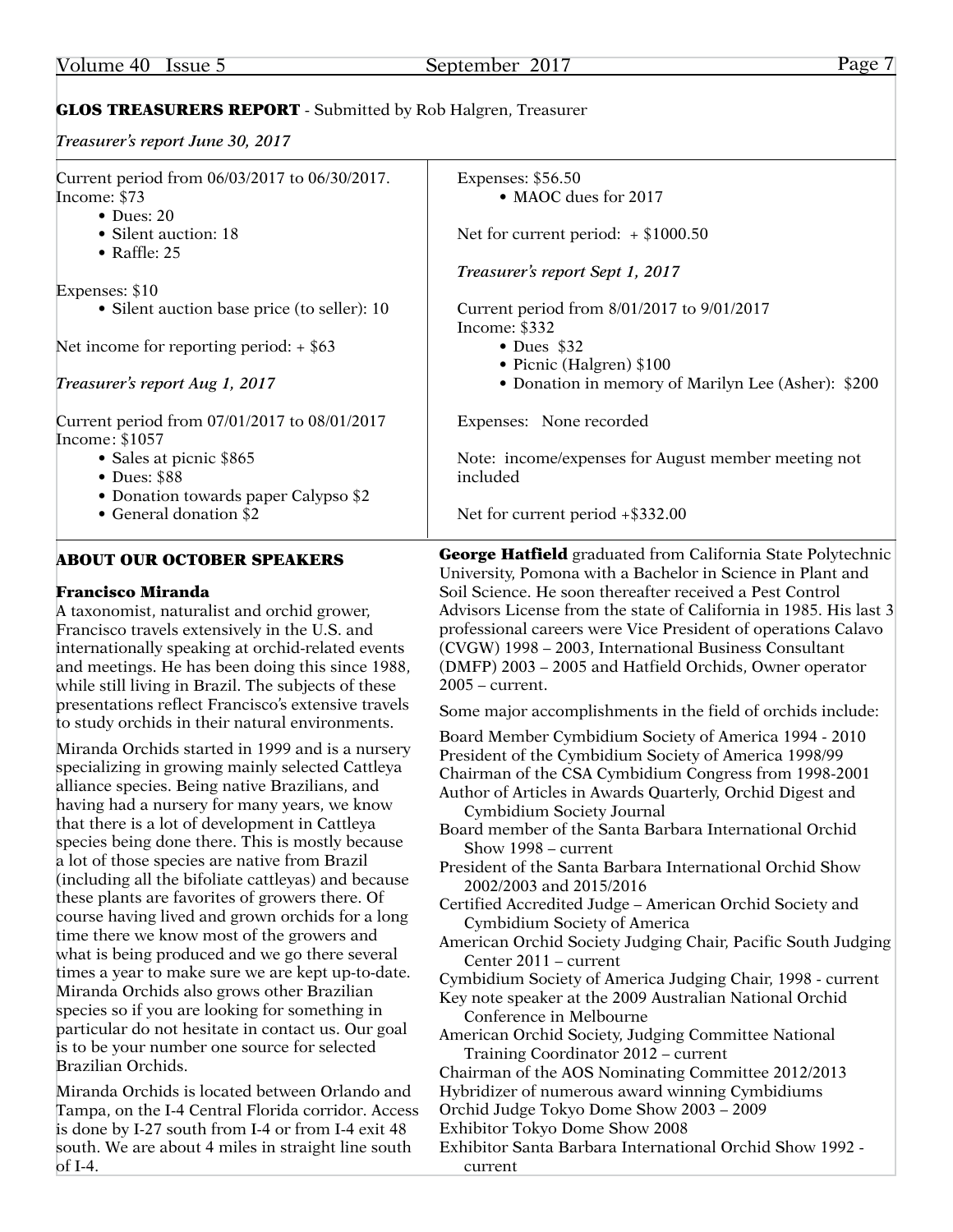# ACTED SOCIETIES COMMITTEE AND SERVICE SERVICES AND SOCIETIES COMMITTEE

One of the areas many societies are focusing their efforts on is growing membership with the addition of younger members in mind. The Education Committee of the AOS is spearheading the drive to promote youthful interest in orchids, involve children in the shows more directly, provide educational opportunities and reward children in a meaningful way that encourages interest and includes an educational component in each activity. Where better to start a passion for orchids than by creating a "Kids' Corner" at your next show? Take a look at Sandy Stubbings Kids'





Corner Recap on the AOS site to see some ideas that have been very successful. There are also links, on the left side of the page, to a series of articles with ideas that you should take the time to look through. Whether you use them at a show or as a regular component of your society meetings, let the Education Committee know about your activities at [sstubbings@comcast.net](mailto:sstubbings@comcast.net) and remember to post and share in the Affiliated Societies Facebook Group.

Our Instagram following continues to grow. Let your society members know that we would love to have them join us. If they have an account they can locate us by doing a search for americanorchidsociety on Instagram and follow us. In the short time our IG site has been up we have gained over 4,200 followers--and each time we post we get new followers! Amazingly, most of our followers appear to be international — which proves that orchids speak a universal language! To keep this momentum going, we need your help. Please send your photos and short videos to: [americanorchidsociety@gmail.com](mailto:americanorchidsociety@gmail.com). Award photos (with credits) from judging centers are very popular. Candid shots and videos taken with a smartphone are great for IG posts. Of particular interest to IG followers are photos that show: repotting activities, unusual mounted orchids, species found in situ, shots of your growing area, orchids under lights, large specimen orchids, illustrated orchid growing tips, greenhouse tours, or a society activity. Be sure to send a short caption explaining your photo. Also, if you are bilingual and can include your caption in English plus your other language(s)—it will help with our universal outreach.

Even if you're not yet an Instagram user, don't forget that we also have an Affiliated Societies of the American Orchid Society Facebook page as a closed <group.Our> committee member Chad Brinkerhuff created and does a great job administrating the page. There's a lot going on in societies out there and a lot of exciting ideas. We are finding that many societies are looking for ideas to invigorate their shows and meetings. Although you probably already share your successes with other local societies, this group is a place where you can discuss what worked and what didn't with others who are facing the same issues in a larger<forum.If> you haven't joined the group yet, please do. We really want to hear from you. Search for the group on Facebook and send a request to join to Chad. He'll be happy to have you contribute.

If you have an upcoming show, remember to check out the "Guide to a Successful Orchid Show" which can aid even the most experienced to stay organized and on-track while planning a show. Also, remember we have an updated List of Speakers to help you plan society meeting programs. You will now find the Affiliated Societies link on the home page under the "About Us" heading.

Here's the link:<AOS.org>

UPCOMING WEBINARS

American Orchid Society: Greenhouse Chat with Ron McHatton Tuesday, August 8, 2017@ 8:30 PM - 9:30 PM EDT Everyone invited

Please join Ron McHatton, American Orchid Society Director of Education and Science Officer, who will discuss a variety of topics on orchid culture based on question submitted by attendees. Please send your questions tostillilsch@cox.netby Sunday, August 6th.

Register now using this link: https://register.gotowebinar.com/register/7707356990214464771 Judging Webinars Inheritance and Genetics in Orchids with Rob Griesbach Thursday, August 17, 2017@ 8:30 PM - 9:30 PM EDT Members Only

Join us for an American Orchid Society judging webinar with Rob Griesbach, Accredited Judge from the National Capital Judging Center, on Inheritance and Genetics in Orchids.

Register now using this link:https://register.gotowebinar.com/register/5539845738505511681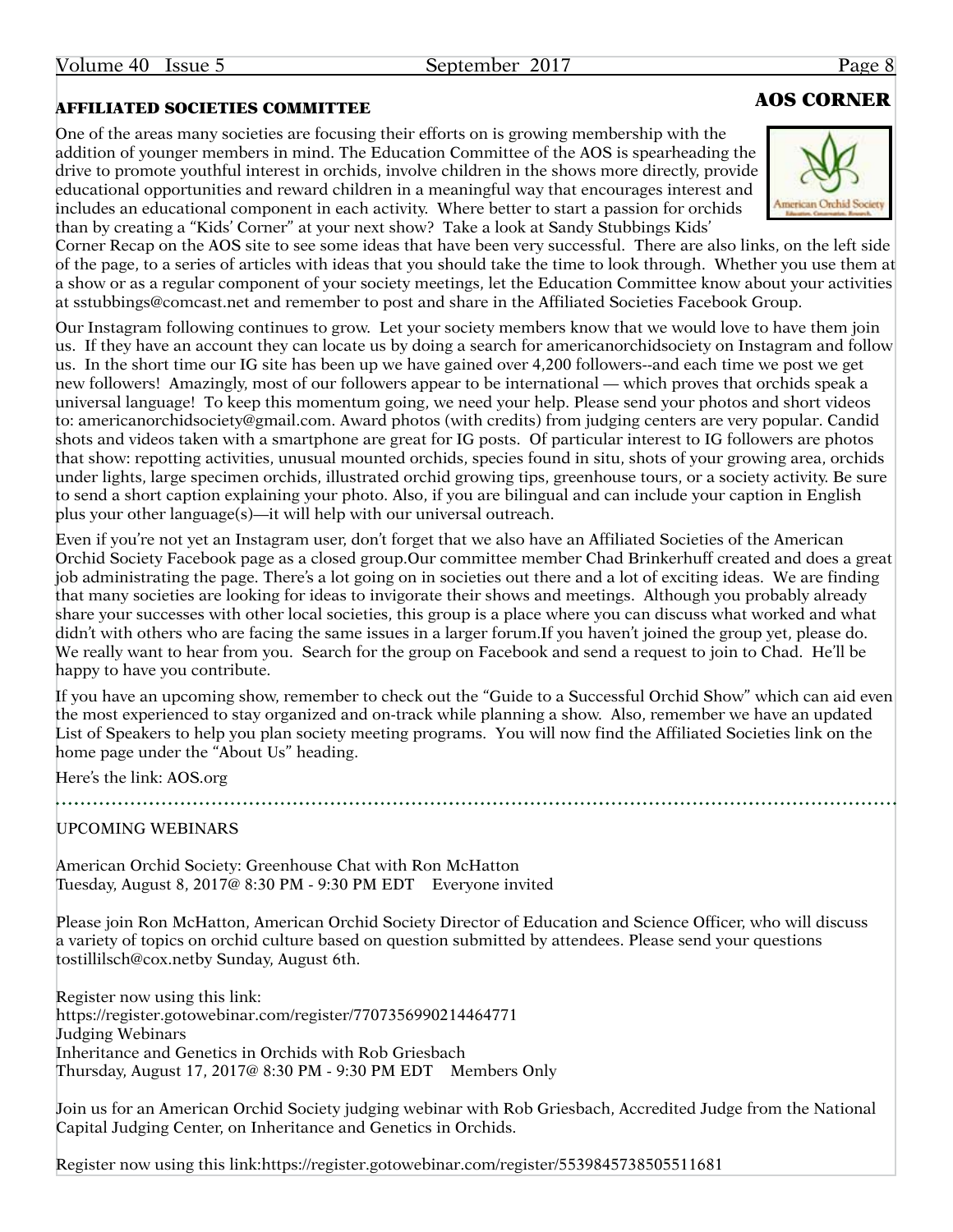# **International Phalaenopsis Alliance Meeting**

# **Saturday, Sept 9 10 AM – 3 PM**



*At the Rinard Orchid Greenhouse, Ball State University*

IPA Region 10 is planning a seminar to be held on **September 9th**, **starting at 10 AM**, Saturday, at the Dr. Joe and Alice Rinard Orchid Greenhouse and Wheeler-Thanhauser Orchid Collection and Species Bank, Ball State University, Muncie, Indiana. **All interested can attend**.

Activities to include two speakers, a tour of the species bank by the collection curator Cheryl LeBlanc, a repotting session and culture discussion, presentations by Tom Harper of Franklin, TN and Eric Sauer of Dayton, OH, an orchid auction and time for discussion of orchid culture. An optional visit is possible to a local commercial orchid greenhouse. Fine BBQ and Mexican restaurants nearby. Advanced registrations are \$15 and \$25 at the door. Contact Russ Vernon at newvisionorchids@aol.com or 765-749-5809.

#### **Orchid Seminar Schedule**:

- 1000 -1030: Welcome with pastry, coffee or water
- 1030-1100: Tour of the orchid collection<br>1100-1145: Eric Sauer of Dayton, OH "M
- Eric Sauer of Dayton, OH "Maxillaria: There is More Than Just Tenuifolia"
- 1145-1215: Auction (bring divisions if you wish-benefits IPA color fund and the Wheeler collection)
- 1215-130: Lunch on your own (nearby Mexican restaurant or assorted fast food)
- 130-215: Tom Harper of Franklin, TN "Multiflora Phalaenopsis"
- 215-300: Culture Panel Discussion and additional Q&A of the speakers.

Cost- \$15.00 in advance (to New Vision Orchids, 12661 W SR 32, Yorktown, IN 47396 or \$20 at the door.

Free parking in front of the greenhouse. Greenhouse is handicap accessible. Please advise in advance if mobility assistance needed; we will be going as a group from the greenhouse to adjacent classroom building for rest of meeting. Restrooms available in greenhouse and classroom building.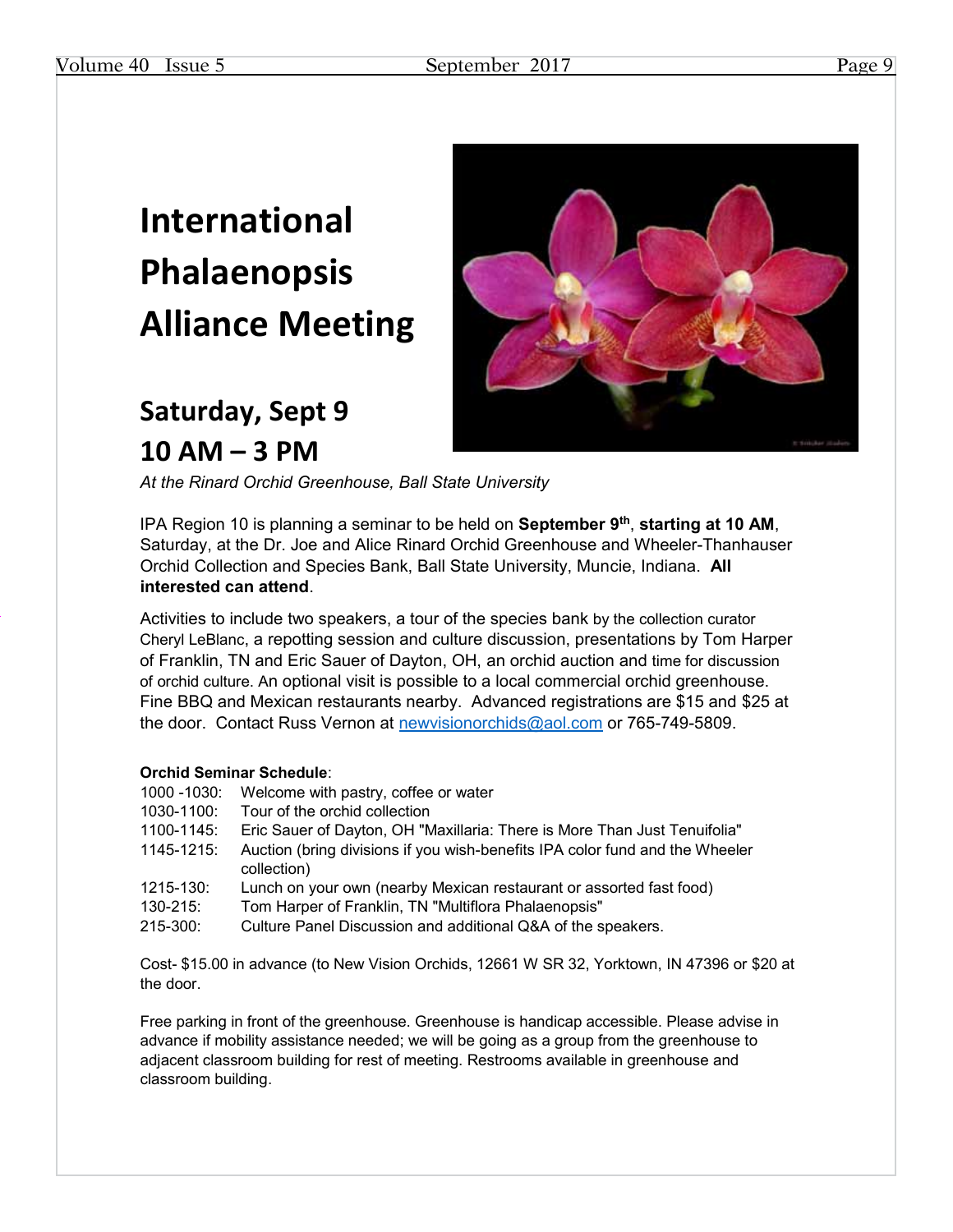|  | Volume 40 | 1ssue 5 | September | 2017 | Page |
|--|-----------|---------|-----------|------|------|
|--|-----------|---------|-----------|------|------|

## OUR ORCHID SHOW – AN UPDATE - submitted by Doris Asher, Show Chair

The dates for our 35th orchid show are February 24-25, 2018. Now, you may think that is a very long time away, but planning is already under way for it! The dates will be here before we know it! The Society Board voted at its August 7th Board meeting to dedicate this Show to the memory of Marilyn Lee and Alex Challis. In addition, we will be designating our Miscellaneous Orchids trophy as the Alex Challis Memorial Trophy, and the trophy for Orchids-in-Use, the Marilyn Lee Memorial Trophy. Rob Halgren has volunteered to sponsor the Alex trophy. If you would like to sponsor the trophy in Marilyn's memory, you may certainly do so -- \$25.00 – just let me know of your interest in doing that.

The Show Planning Committee is coming together nicely. This is the Committee so far:

| Show Chair                      | Doris Asher        |
|---------------------------------|--------------------|
| AOS Judging                     | Lynn O'Shaughnessy |
| Art Exhibits, Orchid-Related    | Carol Ann Stuht    |
| <b>Classes for Public</b>       | Mike Underwood     |
| Flyer/Handouts                  | Dot Potter Barnett |
| <b>GLOS Exhibit</b>             | <b>Bill Cadman</b> |
| Hospitality                     | Open               |
| Information Table/Membership    | Open               |
| Judging Activities/Registration | Doris Asher        |
| Kids' Corner                    | Diane Zoellner     |
| <b>MSU Liaison</b>              | Ioana Sonea        |
| Orchids-in-Use Competition      | Jenny Bond         |
| Parking Permits/Signage         | Ioana Sonea        |
| Publicity (not TV)              | Ioana Sonea        |
| <b>Television Publicity</b>     | Pete Porciello     |
| Vendor and Exhibitor Liaison    | Pete Ostlund       |

I hope that you will reserve Thursday night February 22nd through about 6:00 Sunday night February 25th to volunteer with us at the Show. If you would like information about any of the subcommittees comprising the Show Planning Committee, please contact me or the individual chairperson for that activity. All of us need help! We can talk in person about what is involved in each activity at our September meeting.

REMINDER: WEAR YOUR SOCIETY NAME TAG - submitted by Doris Asher, Membership Chair

Your Society's Membership Committee urges you to wear your name tag, which is very nice for visitors and for those of us with failing memories! Anyone who wears the badge AND purchases even one raffle ticket at \$1.00 per ticket will get a complimentary raffle ticket – just a little incentive to remember to wear the badge.

If your name tag is lost, please let Doris or Dot know so that Dot can make you a new one.

# USED ORCHID BOOKS/PERIODICALS WANTED - submitted by Doris Asher, Show Chair

Do you have some orchid books or orchid periodicals that you no longer want? For several years now at our Orchid Show, we have sold numerous used books donated by various Society members. Visitors to the Show snap them up very quickly and, because the books are donated, the Society makes 100% profit. We use the orchid magazines as free giveaways to Show visitors to encourage their joining our Society.



Because this service is so popular, we would like to offer inexpensive, used orchid books again at this February's Show. Since GLOS is an IRS not-for-profit 501(c) 3 organization, you may deduct the value of the books and magazines you give us. The Treasurer will be happy to provide you a receipt for your gift.

Please consider giving such items at this September meeting to Doris Asher or to Mary Henman, one of our Show's Information Table volunteers.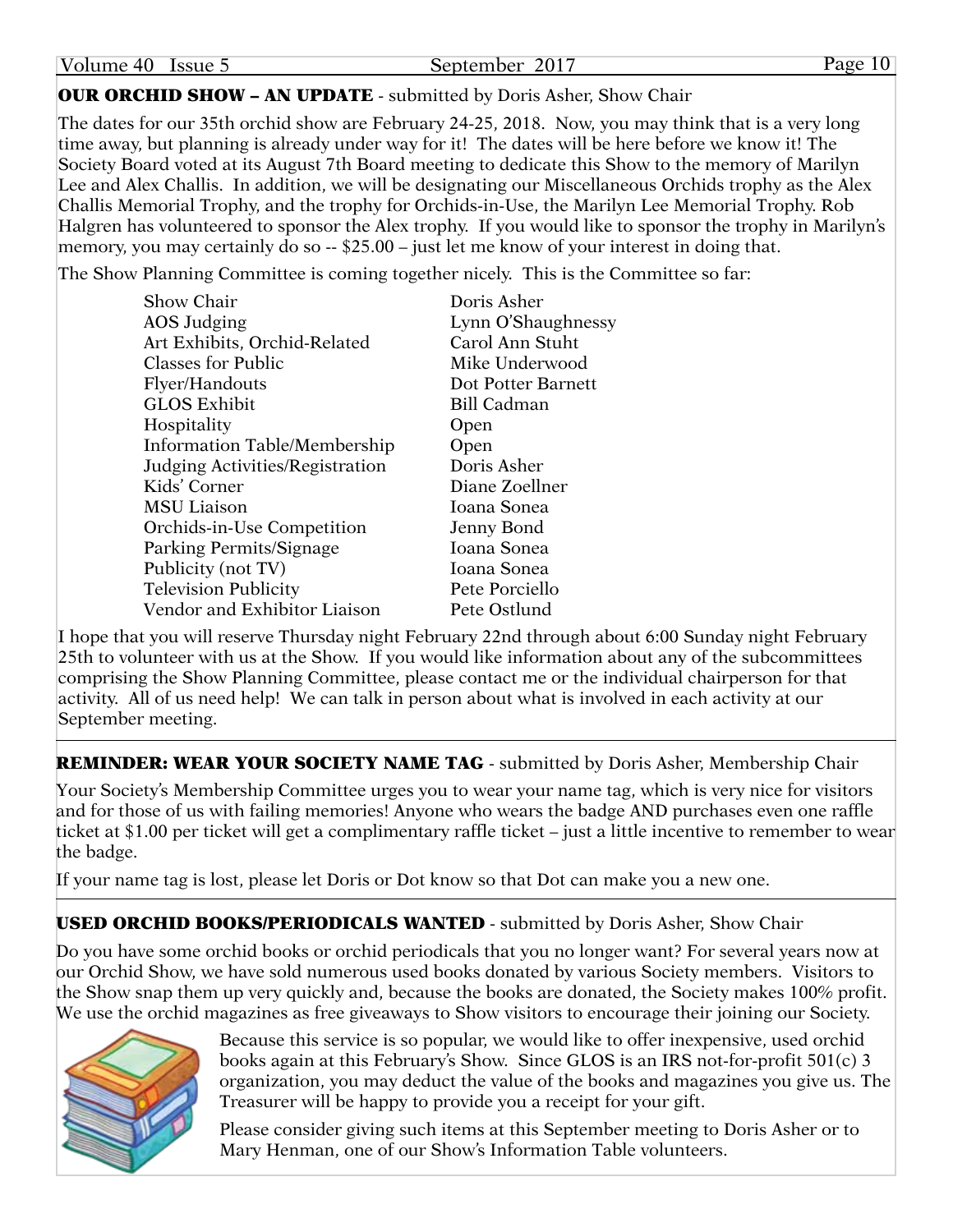# Dear Orchid Friends,

Most of you know that Porter's Orchids will be closing soon. We've had our 25% off sale; we've done a 35% off sale and even a 45% off sale, and we still have about 1800 orchids. They are a mix: some seedlings, some mature plants. We have Zygos, Intergenerics, Phals, Cats, both standard and mini, Dendrobiums and others, too many to list. The only genera gone are equitant Oncidiums, Bulbos, Draculas, and nearly all Masdevallias. We still have multifloral Paphs and a few Phrags. We have about one hundred multifloral Phals which we had been selling retail in bloom at \$20, or 2 for \$35. These plants are to bloom next year, and must be sold. Given a brief cold treatment, 70% should double spike. So, to encourage sales before the large sucking sound returns to the gas meter, we are announcing our grand finale: a sale at either \$10.00 or \$5.00. Most seedlings, many Phal multi's, and other small and esoteric orchids will be at \$5.00. No orchid plants will be priced over \$10. All must be sold.

Orchid supplies will also be available: large bags of bark, charcoal, perlite, vermiculate, and coconut chips. Trays, wood baskets, hangers, and even show staging materials such as baskets, and stands, black rug squares, and other orchid paraphernalia will all be for sale.

This grand finale sale will start on Wed. September 13, from 10-5, continuing on the succeeding days of Thursday and Friday, and end on Saturday at 5 P.M.

We thank you for your patronage over these last 21 years, and we've enjoyed sharing our love of orchids with you. We hope to see you at the sale.

Cheers, Bill & Marilyn

Free six foot high Plumeria (FrangiPani) tree. It has to come inside in the winter. email [wbergman14@yahoo.com.](mailto:wbergman14@yahoo.com)



**Saylor Orchid Greenhouse Nothin' But Orchids** 

NEW HOURS: Tuesday - Saturday 10:00 to 3:00 734-243-0180

> 3022 Bluebush Rd. Monroe, Michigan 48162



# *GLOS Advertising Policy*

*Commercial members may advertise their orchid businesses in the Calypso at no extra charge. Ads will appear as space is available and in the order they are received. Advertisers are responsible for preparing their ads. Standing Ads size should normally be 2" x 3" but exceptions may be made for special events. Submissions will be considered a one-time-only unless designated as standing ads. Please check the stated deadline for submission to any Calypso issue. Submissions may be made via email or regular mail.*

*Non-commercial members may also advertise orchid related items in the Calypso under the above conditions.*